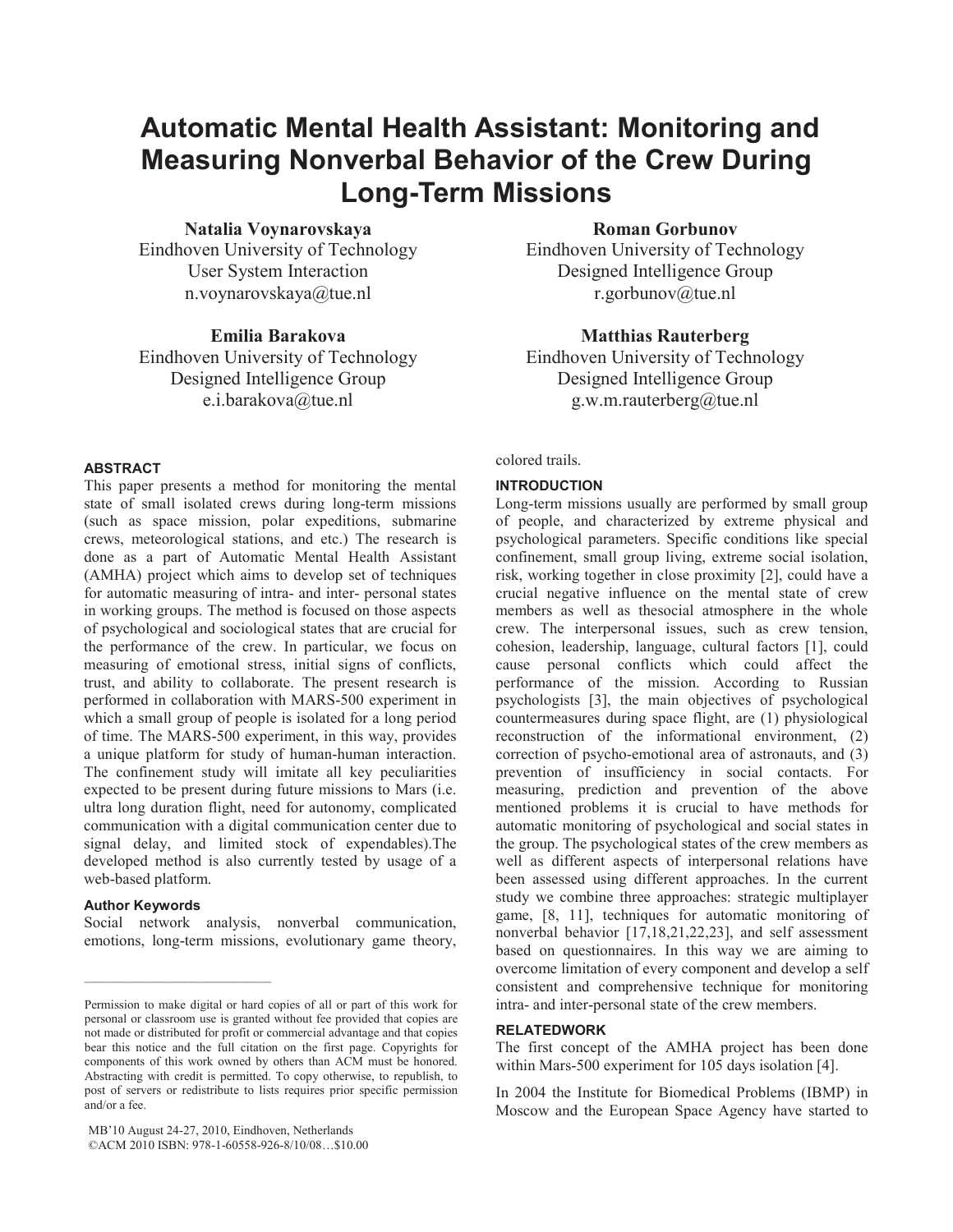plan a full-scale ground based simulation of a manned mission to Mars. Such a full scale mission requires between 520 to 700 days of isolation. Referring to the lower end of this time frame the initiative was named Mars-500.

A crew of six candidates (four Russians and two from EU countries) are sealed insight the facilities of the Institute for Biomedical Problems in Moscow. An initial 105-day isolation period took a place in spring of 2009. The present concept is going to be tested in the full 520-day study, which is planned to launch in the first quarter of 2010.

#### **Game Theory and Colored Trails**

In this project, we explore the use of strategic multi-player games to alleviate stress, and more importantly as an unobtrusive tool to monitor the mental capacity of astronauts as well as the development of different social interaction patterns within the crew. We are primarily interested in games that feature the following properties:

- Simple enough for analysis
- Rich enough to reflect features of real life interactions
- Grounded in a situated task domain
- Strategic (i.e. partial information that promotes reasoning)
- Suited to measure social factors such as fairness

We are also interesting to produce data, which directly involve interpersonal relation and, as a consequence, can be interesting to monitoring social atmosphere in the crew.

As such a tool, we useda three-player negotiation variation [25] of the Colored Trails framework developed at Havard University [24].The Colored Trails game is played on a board of colored squares. One square is designed as a "goal square". Each player has a piece on the board and possesses a set of chips in colors chosen from the same palette as the squares of the board. To move own piece into an adjacent square a player must turn in a chip of the same color as the square. Chips can be exchanged by the players if a mutual agreement is reached. The goal of the game is to move own piece as close to the goal square as possible using as less chips as possible. Distance to the goal is more important than number of chips left after the move.

#### **METHOD**

Design of the presented monitoring system is based on our previous analysis of the data obtained in the MARS-105 experiment. In particular we analyzed behavior of Responders. Situation, in which a responder needed to make a decision, was described by two numbers: how the Responder can improve his/her payoff by accepting the first offer and how he/she can improve his payoff by accepting the second offer. This description of the situation is a simplification because other factors can influence the decision of the Responder (for example what other player will get as a result of his/her decision or how good are the available offers in comparison with the offers which could

be proposed). However, the two selected parameters are the



**Figure** 1. Colored Trails Game

only factors, which are determining behavior of the Responder and showing if the player's behavior is totally rational. So, the mentioned two parameters can be used to check how rational the behavior of Responder is. This check is important because any deviation from the rational behavior can potentially be an indication of psychological preferences or other interpersonal relations.

On the Figure 2 is shown the behavior of one of the Responders. The x- and y-axis corresponds to the improvement of the payoff which can be achieved by accepting the first and second offers, respectively. So, generally speaking, every point in the plot represents a particular situation in which the given Responder needed to make a choice. The color of the point indicates the choice which was made. The red/blue colors mean that the first/second offer was accepted. The green color means that the both offers were rejected.

The space on the graph is divided into three different regions. If a responder is totally rational, every region should only contain points of one corresponding color. For examples, if both offers worsen the payoff of the responder (the left bottom region) than both offers should be rejected



**Figure 2. Dependence of the behavior of one Responder on the accepted offer.**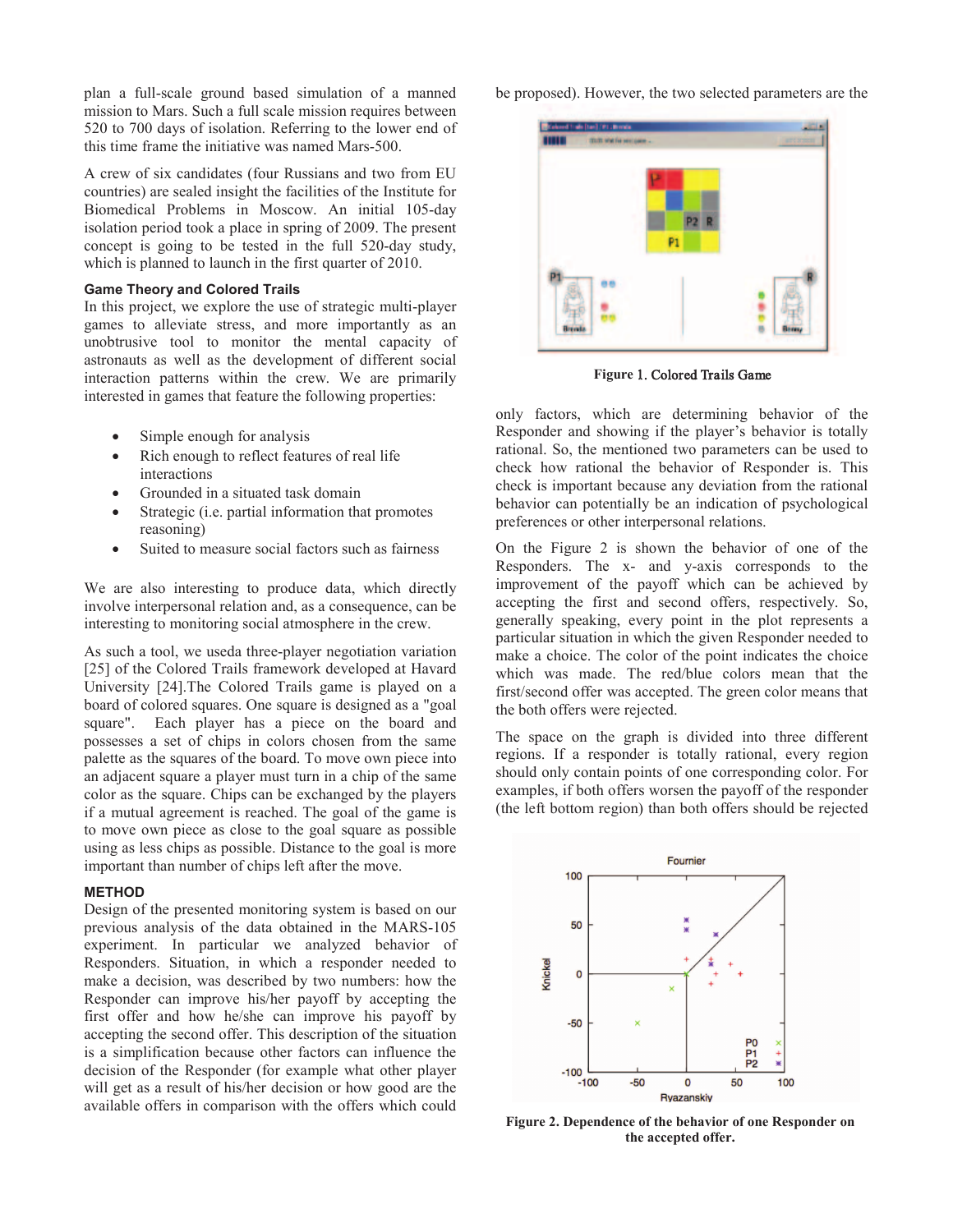(green points). The right-bottom region means that the first offer is better than the second one and it improves the payoff of the responder (so, in this case the first offer should be accepted (red points)). In the third region (lefttop) the second offer should be accepted (blue points).

#### **Generalization of the Colored Trails**

For 520 days isolations study, we propose a generalization of the Colored Trails game. In the new version of the game every user plays as Proposer. Moreover, in contrast to the previous version of the game, Proposers are free to choose a player (Responder) whom he/she wants to offer a chips exchange. As a consequence of these modifications, two or three players will play the Responder role in the second stage of the game. The introduced modifications provide several advantages.

First, we increased number of Proposer per game (from 2 to 3) and, as a consequence, we get more data about the behavior of Proposers.

Second, we increased the number of Responders (from 1 to 2 or 3). This way more information about behavior of Responders can be collected.

Third, we increased the variety of situations in which Responders can be. In particular, Responders have to choose from different number of offers coming from Proposers which are in different situations.

Forth, based on the analysis of the previous experiment, we added a phase at the game, which is aimed to assess irrational preferences of the players. At this stage, when each player is choosing a partner for a current game, player's behavior can not be based on rational thinking about state of the game, and provide explicit unconscientious choice of the partner.

In addition to the previous experiment we combine the usage of the negotiation game with direct monitoring of the nonverbal behavior of the subjects. In that way we want to study if our conclusions about user's persistence of the game and other player can be confirmed by the other kindsof measurements. In particular, the monitoring techniques can be used to detect if players are satisfied or not with offers from other players as well as decisions made by the Responders.

#### **Design Concept**

To build the AMHA concept model, firs of all, we defined the parameters, which are crucial for successful communication and collaboration, such as stress level, pleasure, trust, dominance, and etc. Furthermore, we defined a personal mental state and interpersonal relationships as two main components of the crew mental health. The combination of different techniques is required to assess different aspects of the psychosocial states as well as to perform cross validation and correct interpretation of the collected data (see Figure 3).



**Figure 3. AMHA concept model.** 

To assess the emotional parameters during the game, players will be asked to fill in the questionnaires.

Usage of questionnaires for a self assessment is important component of our design, since crew members can provide explicit information about their psychological states and interpersonal relations in the crew. This information is important for interpretation of the game results in terms of perception of psychosocial state of the crew.

#### **Self Assessment Techniques**

Self assessment is an important component of mental health assistant since subjects can explicitly provide needed information about intra- and inter- personal states.

#### **Big 5 Test**

One of the intentions of our experiment is to find a relation between observed dynamics of the interpersonal relations with psychological parameters of the crew members. Such a relation could help us to generalize the behavior observed in particular crew and to predict, in this way, relations in groups consisting of members of similar psychological types.

In this sense, at the baseline of the experiment, we want to get data, which could give us the psychological characteristics of participants about personality and collaboration patterns at the same time. This data we can use as a reference point in the future data analysis. For our purpose we are using the Big 5 Test [10,12].

The Big Five model is considered to be one of the most comprehensive, empirical, data-driven research findings in the history of personality psychology. Over three or four decades of research, these five broad factors were gradually discovered and defined by several independent sets of researchers.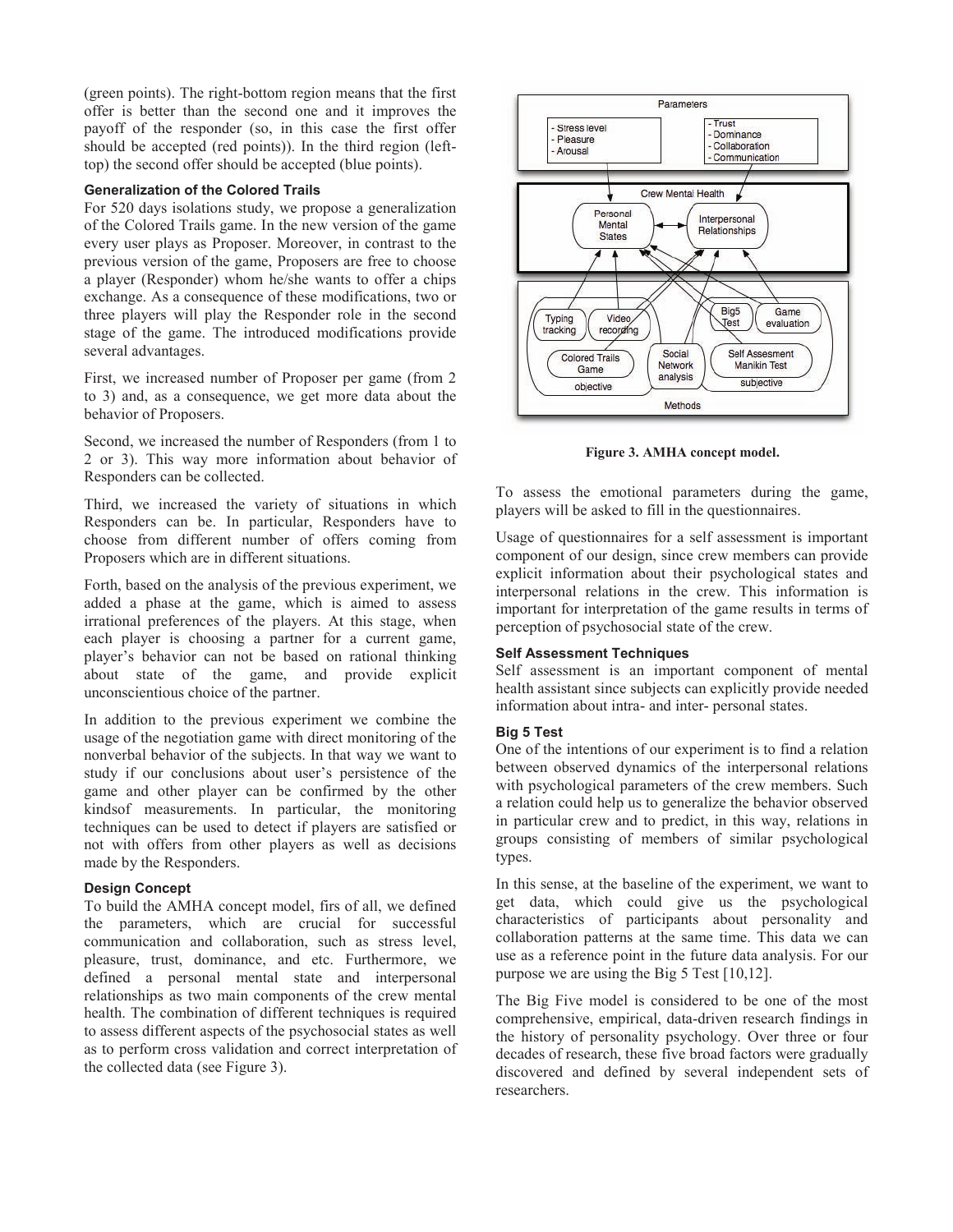

**Figure 4. SAM test.** 

#### **Self Assessment Manikin (SAM) Test**

To assess emotional state of the participants, we are using the Self-Assessment Manikin test [13,14]. It offers the ability to avoid the verbal expression of the emotion assessment, so it establishes a quick and easy to use experimental procedure.

The test assesses the follow emotional states: "Pleasure", "Arousal" and "Dominance". In our study we used the initial verbal expressions of the three dimensions.

Usage of this technique has few advantages. The test is well established, it's aimed for the main and basic parameters, but the results are full enough for analysis. And it's simple, quick and intuitive to perform, which is crucial for our design.

#### **Measuring Nonverbal Behavior**

Automatic monitoring of face expression, voice intonation and body movements were proven to be useful techniques for monitoring of emotional states of subjects. These techniques are important since humans naturally express their emotions throw nonverbal behavior.

In our study we use records of facial expressions during the people are playing the Color Trails Game. Facial expressions give important clues about emotions.In contrast to self assessment techniques, the tracking of nonverbal behavior provides information about emotions and psychological state unconscious. It would allows us to get more objective data compare to results of questionnaires.

Using the software for analysis video (like Visual Recording by University of Amsterdam), we would be able to put in numbers 6 main emotions [9].

#### **Social Network Analysis**

To describe the relation between participants and analyze how the relations are developing through the time, we use Social Network Analysis (SNA). SNA defines networks as sets of ties linking several individuals. Ties or contacts may be of different kinds, formal or informal, frequent or infrequent, affect-laden or purely utilitarian. Network analysts use the terms "transactional content" or "tie type" to identify the type of exchange or relationship that takes place between actors in a network [15]. SNA approach allow not only to draw a 'map of ties' between structures/ institutions/ societies as macro-level of social reality, but, in addition, to track changes that occur with these 'actors' during social transformations in the contexts of interconnections at the micro-level.

#### **DISCUSSION**

In connection with the Mission Execution Crew Assistant (MECA) by TNO [19, 20], we have an unique possibility to test our design within MARS- 500 experiment. MARS-500 provides a unique test platform, because of its setting in which a small crew is isolated for a long duration to simulate a manned Mars mission. In this setting, more prolonged or repeated usage of AMHA can be tested. In the MARS-500 program, we will select a small set of core elements of AMHA that need this type of prolonged evaluation: a diagnostic method to measure psychosocial crew status and a feedback mechanism. The objective of this evaluation is to improve the requirements baseline and its design rationale for these elements, and to refine the corresponding models and methods.

To get quantitative data, we are running an additional webbased study. For this purpose the web-site with Colored Trails Game has been developed.

The research questions for this experiment, apart to get quantitative data, are:

- how the CT game can develop the patterns of existing relationships between people;
- how the CT game can create the relationships between people;
- how the CT game can monitor the behavior.

In these settings we are planning:

- 5-6 groups (by 3 person each) people who know each other
- 5-6 groups (by 3 person each) people who don't know each other
- About 15-20 groups of three people, which are know each other well and/or working together.
- Three sessions per week.
- The duration of the experiment is 15-18 sessions (5-6) weeks).

By the end of the experimental part of the project, we would be able to do data analysis. Two different experimental settings provide an opportunity to cross a validation and answer the question of transferability of results obtained with a single experiment with fixed constrains.